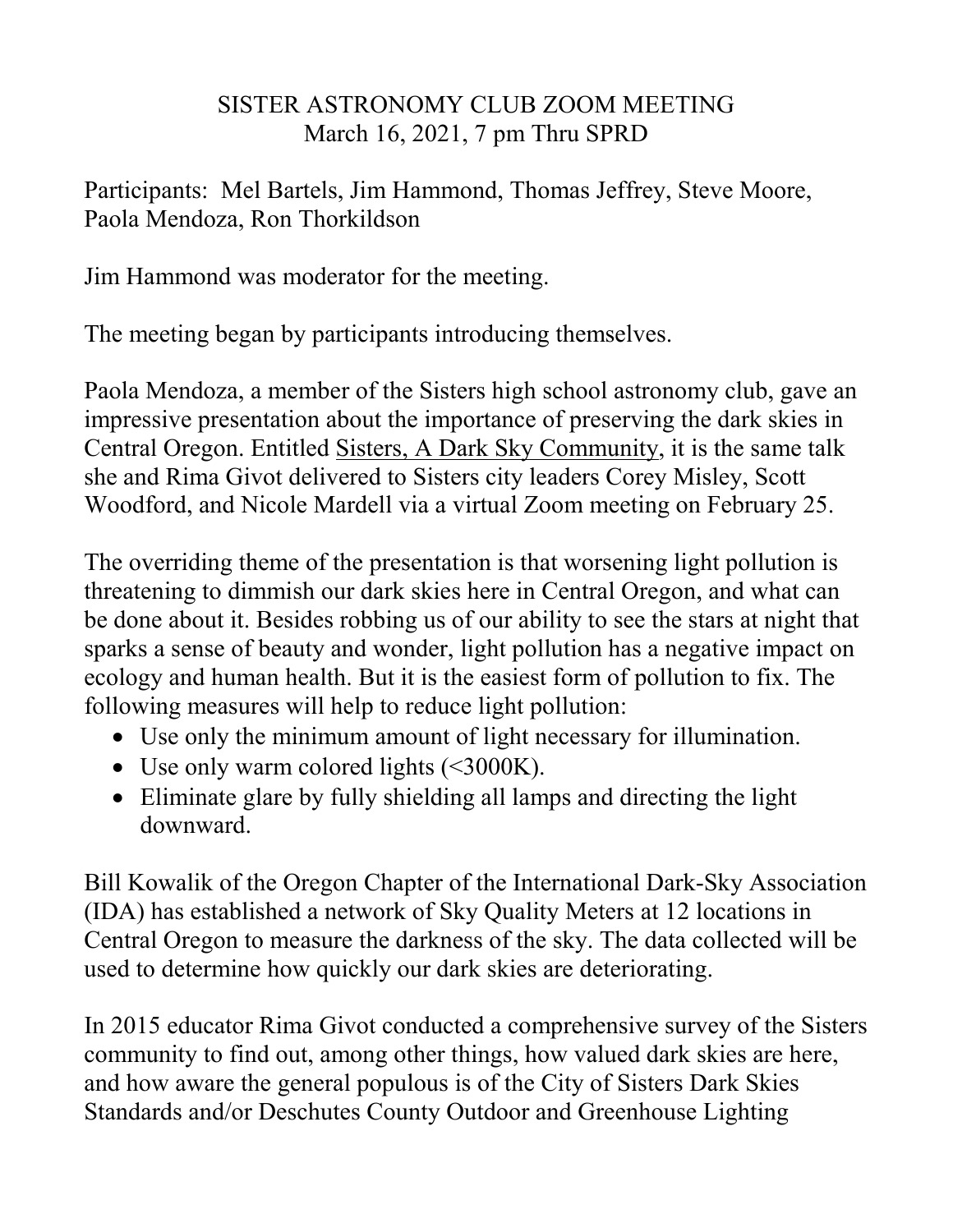Control ordinance. Ninety-eight percent of respondents said they value the dark skies here in Sisters, while 36% had little or no awareness about the city and county outdoor lighting standards/ordinances and how they are enforced.

The presentation was generally well received by Corey, Scott, and Nicole. Corey remarked that as a component of the Sisters Comprehensive Plan, a document that will guide how the city grows over the next 20 years, the issue of outdoor lighting will be reassessed during the next fiscal year (beginning in July of this calendar year).

After Paola's presentation, Jim, Paola, Steve, and Ron exchanged ideas about what SAC and the high school astronomy club could do to help increase dark skies awareness in Sisters. The following thoughts emerged from that discussion: develop a brochure or flyer outlining what constitutes IDA approved lighting fixtures that can be shared with local real estate groups and city planners; create posters highlighting steps that result in a dark sky community to display at stores and other establishments where people often gather; write articles and letters to the editor for The Nugget in support of creating a greater dark sky awareness in our community.

The following is a link to Paola's presentation: [presentation.](https://docs.google.com/presentation/d/1d8F_D5GzyuKntWu9MDHIh2GKrAUkLRUYCV15zEnxBd4/edit?usp=sharing)

Although they were not in attendance at our SAC meeting, Bill Kowalik and Paul Bennett offered their suggestions for promoting dark sky awareness via email. Bill: The two astronomy clubs in Sisters are a good nucleus to lead forward; compose a Sisters-focused brochure on dark skies and getting real estate groups onboard to help distribute it and posting into on the community website; conduct a reconnaissance lighting inventory at night to help identify the 10 biggest light polluters in town; identify funding with the plan to hire electricians in town to work with residents and businesses to replace offending lights. Paul: Write articles/letters to The Nugget editor that express concern about growing light pollution, such as the negative impacts on wildlife and their migration, or citing research that shows the safety/danger of improper lighting. To help educate the public about light pollution, maybe Ken Burns would be interested in doing a TV special on the history of electric lights. Do